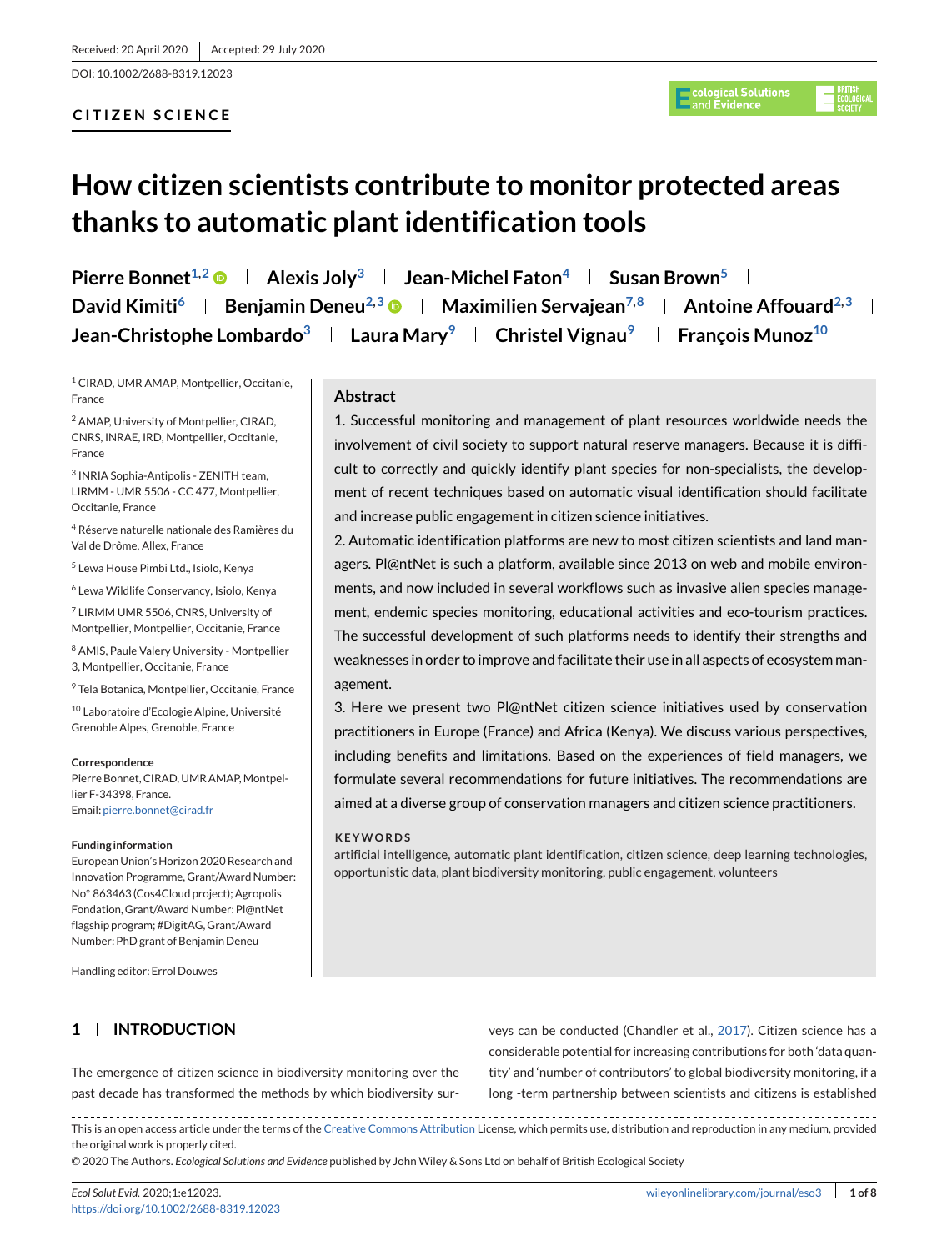(Pocock et al., [2018\)](#page-7-0). Recent citizen science programmes have mostly been based on digital tools and platforms, which enable the management of a broad community of participants. These platforms offer a way to share protocols and objectives, structure participants' contributions and facilitate exchanges both of data and of points of views (Newman, Graham, Crall, & Laituri, [2011;](#page-7-0) Preece, [2016\)](#page-7-0). Apart from providing new tools and ways to involve citizens into research programmes, the platforms have the potential to support the participation of citizens to conservation and management actions. Indeed, managers of endangered species and protected areas face the need to collect large amounts of data with limited means and workforce. In addition, the public is not often aware of the objectives and activities of managers. The new platforms and digital tools used for citizen sciences have the potential to support the activities of managers and to increase the awareness of visiting citizens.

Identifying plants is often challenging for practitioners, and even more often for citizens. Several hundreds to thousands of different plant species can coexist in restricted geographical areas, making it difficult for non-specialists to identify and monitor them. Inventories are still essential for characterizing natural habitats (e.g. Corine Biotope, or Natura 2000 for European countries), and consequently for the conservation of associated animal species. The identification problem has long hindered the development of citizen science programmes for monitoring a large number of plant taxa. Overcoming the issue requires (i) developing a computational framework for automatic identification, (ii) acquiring initial training data for efficient automated identification and (iii) building platforms and databases collecting large quantities of observations to meet the multiple needs in this respect. This explains recent investment in computer techniques (Christin, Hervet, & Lecomte, [2019;](#page-6-0) Wäldchen & Mäder, [2018\)](#page-7-0) based on artificial intelligence and deep learning technologies, in particular.

The search for high-performance methods to identify species by image, in order to support citizen science actions, is a recent field of research pursued by computer research teams (Ceccaroni et al., [2019\)](#page-6-0), particularly within the framework of the LifeCLEF international scientific forum (Joly et al., [2019\)](#page-6-0). The plant identification task of this forum involves dozens of teams around the world, which use datasets made available every year since 2011. Annual overviews of this task are available in the following publications: Goëau et al. [\(2011\)](#page-6-0), [\(2012\)](#page-6-0), [\(2013b\)](#page-6-0), [\(2014\)](#page-6-0), [\(2015\)](#page-6-0), [\(2016\)](#page-6-0), [\(2017\)](#page-6-0), [\(2018\)](#page-6-0) and [\(2019b\)](#page-6-0). Developing operational platforms relying on these methods still represents a real challenge due to the large expectations to which they are subject, for their identification performances in particular. In order to increase the involvement of managers of natural areas in these platforms, to enable citizen scientists to benefit more widely from them and to increase their contribution to the activities of these managers, we present and discuss here two case studies using one of the most widely used citizen science platforms worldwide (i.e. the Pl@ntNet platform<sup>1</sup> (Affouard, Lombardo, Goeau, Bonnet, & Joly, [2017\)](#page-6-0), in different environmental and socio-cultural contexts. The first case study

addresses the use of Pl@ntNet for monitoring plant biodiversity in a nature reserve in Western, temperate Europe, where access to mobile technologies is widespread. In this nature reserve, the volume of animal occurrences recorded by the managers is more than ten times higher than that of plants, that is 64,000 animal records and 6,000 plant records. The second concerns the monitoring of flora in a nature reserve in tropical East Africa, with more limited access to web and mobile technologies. This nature reserve is mainly known for the richness and diversity of its fauna. These case studies illustrate the diversity of interactions between natural land managers and citizens (as presented in Figure [1\)](#page-2-0), as well as part of the expectations of the actors involved. Since we anticipate the increasing use of mobile apps like Pl@ntNet for biodiversity monitoring, such as for early invasive alien species detection as described by Johnson, Mader, Dasgupta, and Kumar [\(2020\)](#page-6-0), we underline the need to clearly identify obstacles and ways forward for beneficial interactions between practitioners and citizen scientists. This article aims to share the perception of automated identification tools by nature reserve managers, the modes of appropriation they have and the recommendations they would like to share to increase their capacity to involve citizens in conservation initiatives. We believe that sharing these experiences will improve the discussions between managers of natural areas on the benefits and limits of these tools.

### **2 CONTEXTS**

#### **2.1 The Pl@ntNet platform**

 $Pl\omega$ ntNet<sup>2</sup> is a participatory research and educational platform for producing, aggregating and disseminating botanical observations. Initiated in 2009, it is based on a web and mobile computational infrastructure, allowing the identification of plants by means of automatic visual recognition. The public version of this platform covers plants from all continents (America, Europe, Africa, Asia, Oceania). Identification performance depends on the volume and quality of visual data used for training the deep learning model of the identification service. Identification performance of Pl@ntNet is not a central topic of this article, but it is important to note that it is a major concern in the development of the platform. In particular, several performance indicators are computed each time the deep learning model is updated. Therefore, three validation image datasets have been created, one related to the French Alpine flora, one related to the English flora, and a third one related to Mediterranean herbs. At the time of writing the accuracy measured for the first five species proposed for each image of these test sets ranges from 89% for the English flora to 63% for the most difficult dataset (i.e. the Mediterranean herbs). The identification service is updated monthly based on new data produced, shared and validated by the network of participants (i.e. users who have created an account and become members of the community). Pl@ntNet mainly concerns wild plants (i.e. propagating spontaneously in the natural environment)

<sup>1</sup> The Pl@ntNet platform has been used every month by 1 to 4.5 million people since the beginning of 2020, on all continents except Antarctica.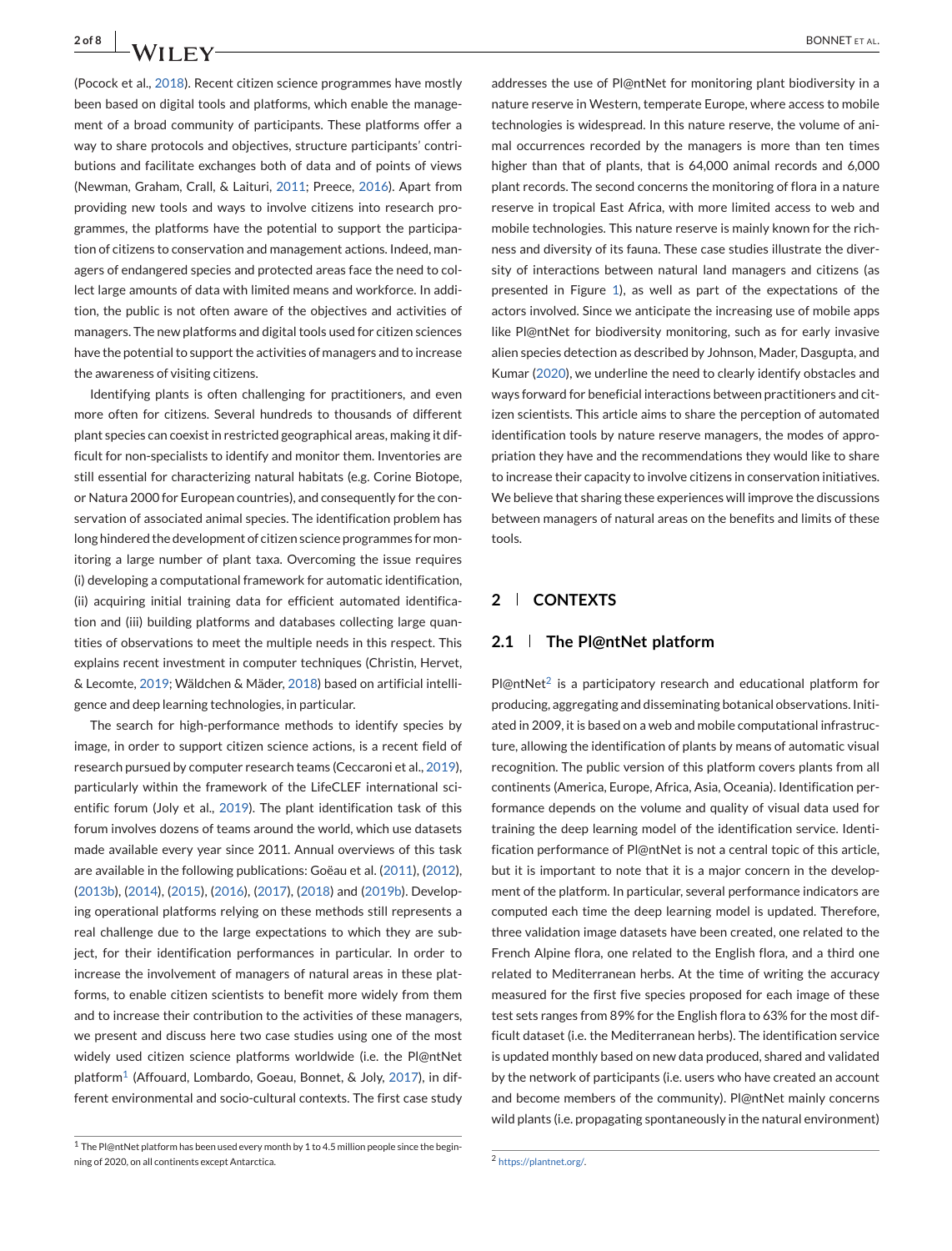<span id="page-2-0"></span>

**FIGURE 1** Data acquisition and management workflow implemented in the two analysed case studies. (a) In the Ramières Reserve, pioneer citizen scientists (i.e. Citizen scientist<sub>(A)</sub>) have provided a large volume of visual data to allow accurate automatic identification by reserve managers and local citizen scientists (i.e. Citizen scientist<sub>(B)</sub>), which yields reliable observation data. In this case, pioneer citizen scientists did not use Pl@ntNet restricted to a reference local plant list, but designed for all French flora. The data provided have, however, made it possible to improve the identification of the species present in the reserve. The observations produced in the Ramières Reserve are shared with the external scientific advisor for validation. (b) For the Lewa Conservatory, the Lewa House and the Lewa Conservancy have contextualized a Pl@ntNet platform restricted to a reference species list and have produced a large amount of observations (more than 3,500 observations) to initiate the automatic identification service on Lewa flora. This context-specific platform is used by the Lewa managers, its partners and visitors (Citizen scientist<sub>(C)</sub>) to improve the volume of data on, and knowledge of local flora

but also cultivated plants (of agronomic and horticultural interest). The visibility and use of this platform has accelerated since February 2013, after deployment on mobile devices (iOS in 2013 (Goëau et al., [2013a\)](#page-6-0), and Android in 2014 (Goëau et al., [2014a\)](#page-6-0)). Since 2013, the number of daily users has doubled every year, reaching more than 150,000 users per day at some peaks in 2019. In total, more than 16 million people (among which 1.7 million have created a user account) have used the application worldwide (available in 24 languages). Open access, stability over time, continuous improvement and accessibility without personal authentication have contributed to the popularity of the tool. Citizen scientists have contributed in many different ways (e.g. by producing and curating data, providing training) to adapt the platform to specific needs (such as monitoring endemic species of New Caledonia, weed species of Western Europe and invasive alien plant species worldwide; Botella, Joly, Bonnet, Monestiez, & Munoz, [2018\)](#page-6-0).

#### **2.2 The Ramières Reserve, France**

Pl@ntNet identification performances are currently best-suited for the flora in Western Europe, largely thanks to the numerous networks of amateur naturalists who have participated by producing, sharing and validating botanical observations. The involved citizen science networks, the largest being related to the Tela Botanica association, $3$  have generated a great richness and diversity of visual data, providing a reliable tool for conservation professionals in the region. The Ramières Reserve $4$  is a typical case presented here. The reserve, as illustrated in Figure [2,](#page-3-0) has chosen to use Pl@ntNet to increase inventory capacities. Not all managers of this natural reserve are plant specialists, and Pl@ntNet was used initially (i) to generate field observations with a preliminary automatic identification and (ii) secondly, to encourage the production and sharing of observations by visitors of the reserve. The reserve is freely accessible and received more than 50,000 visitors per year. As illustrated in Figure 1, the reserve managers benefited from the fully public Pl@ntNet platform (i.e. not a context-specific version), already enriched by contributions (i.e. illustrated botanical observations) of citizens who participated in building the initial identification service. Reserve employees have produced 1,390 observations, after initial contributions from citizens, for more than 460 species with the platform. Managers are thus downstream from the involvement of participants from civil society on this platform.

<sup>3</sup> The Association of Francophone Botanists, [https://www.tela-botanica.org/.](https://www.tela-botanica.org/)

<sup>4</sup> A natural river space of 371 ha, hosting more than 700 plant species, located along the French river, Drôme, and protected since 1987.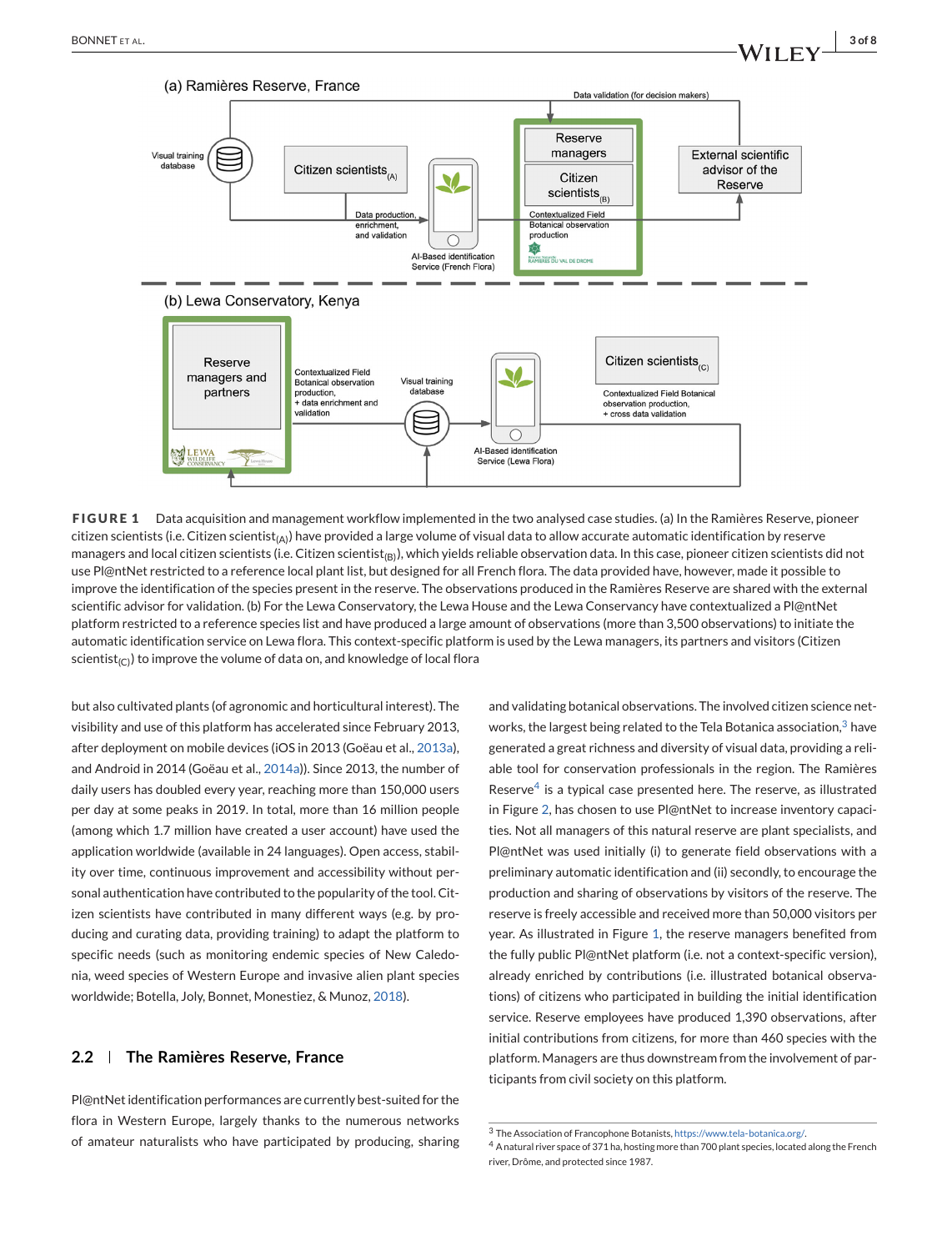<span id="page-3-0"></span>



**FIGURE 2** Location of (a) the Ramières Reserve and (b) the Lewa Conservatory. On the left, France and Kenya are highlighted in red on European and African continents. In the middle, a yellow star locates the Lewa Conservatory, and a red star the Ramières Reserve. On the right, we can see all geo-localized identification requests submitted to Pl@ntNet platform in the perimeter of each reserve (5,051 identification requests for the Ramières Reserve, and 5,107 identification requests for the Lewa Conservatory)

# **2.3 The Lewa Conservatory, Kenya**

The Pl@ntNet platform can be customized to work on a specific list of species, for a particular region, a specific taxonomic group or a type of plant use. The selection of the specific flora can be done automatically according to the geo-location in cases where it is relevant. Contextualization greatly improves the performance of the identification service, since the species provided in the results should belong to a reference list defined by the land managers. The Kenyan nature reserves of Lewa<sup>5</sup> and Lewa House<sup>6</sup> have invested in such contextualization. Unlike the Ramières Reserve, a context-dependent version of Pl@ntNet was thus developed for the Lewa Conservatory in order (i) to increase visitor interest for the rich flora (more than 600 plant species) and (ii) to increase the volume of plant occurrence records available for analysis of species distributions within the park. The available visual data on this flora were much less numerous than for the flora of the Ramières Reserve, so that the Lewa organizations invested time to provide enough initial visual data for training identification by the Pl@ntNet platform. The production and validation of visual data contributed a lot to improve the identification performances of the application for the selected species. Apart from providing useful data, involving visitors in identifying plants fulfils an educational objective. Attention given to plants should draw attention to the diversity and role of flora for ecosystem health. As the performance of identification is improved with more and more data, a positive feedback is expected,

as both practitioners and visitors should be happy to get accurate answers and will increasingly use the app. In addition, the tool should serve for the training of visiting students hosted by the nature reserve. Many of them are from countries far away from the Lewa Conservatory and focus often on 'target' mammal species, without local botanical knowledge. Therefore, it is anticipated that Pl@ntNet will contribute to improve the interest and quality of local education and research.

# **3 METHODS**

In order to encourage the involvement of a large number of citizen scientists, the Ramières Reserve and the Lewa Conservatory have developed distinct communication strategies, which are described below.

The Ramières Reserve used two complementary communication channels. The first one is the dissemination of a broad-audience article of a few pages, distributed through the magazine 'Nature Drômoise', $7$  a seasonal magazine of a local environmentalist association. The objective was to present the implemented approach, the first results obtained, and the expectations of the managers of the reserve. The second communication channel was through oral communications within the framework of national conferences. One of them, during the 38th National Meeting of French Natural Reserves, aimed to raise awareness among managers of the benefit of new tools and methods in citizen science. In particular, a major aim was to facilitate the exchange of data between associative structures, such as those of Tela Botanica and Pl@ntNet, and public platforms, in the long-term.

<sup>5</sup> The Kenyan nature reserve is a UNESCO World Heritage natural site, located in the north of Mount Kenya, home to a wide variety of wildlife, including rare and endangered species of large mammals, such as the black rhino and Grevy's zebras. <https://www.lewa.org/> <sup>6</sup> The Lewa House is an eco-lodge located in the heart of the Lewa Conservatory and working

closely with it, designed to host visitors site. <https://lewahouse.com/>

<sup>7</sup> <https://frapnadrome.org/notre-revue/>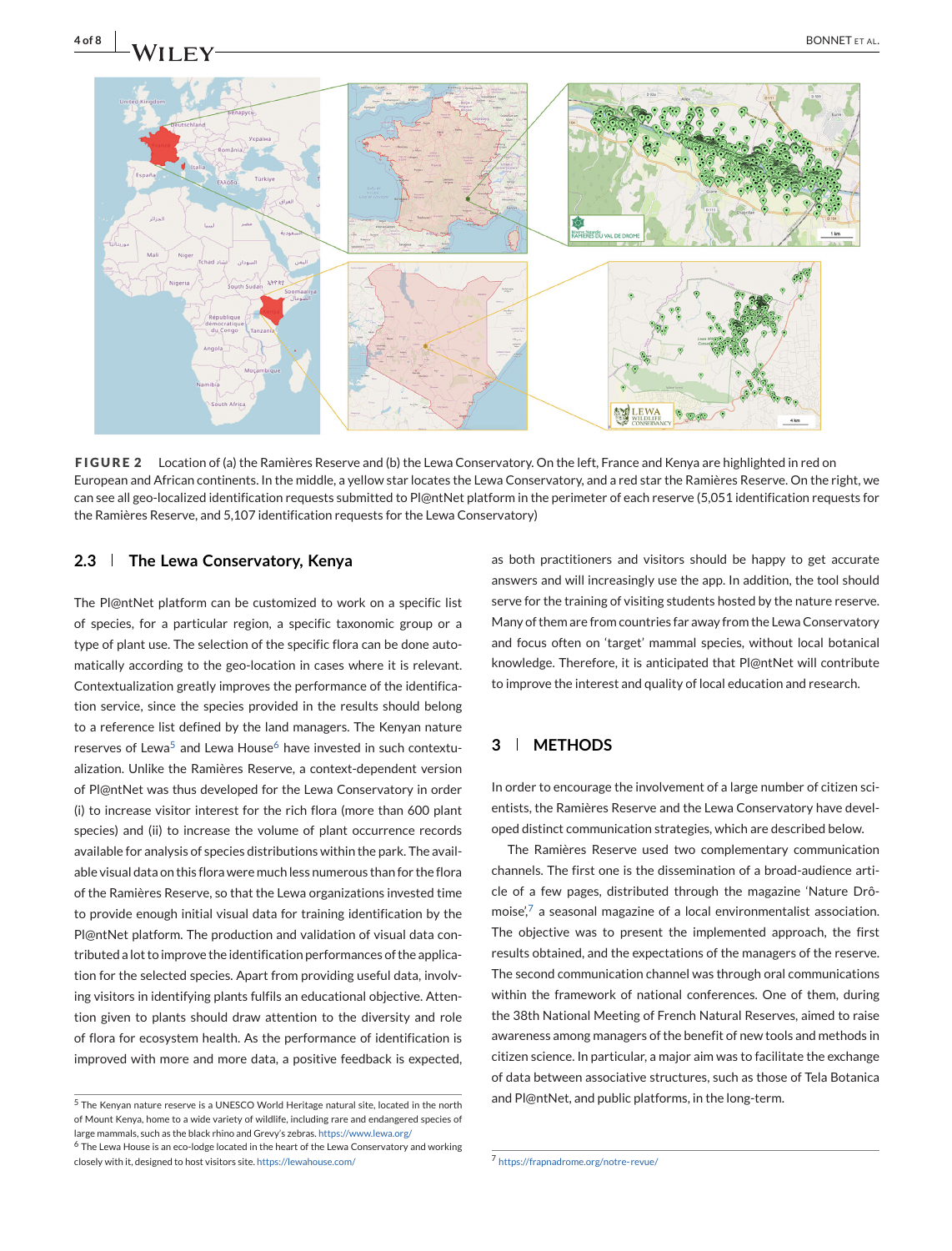In order to create awareness, the Lewa Conservatory produced an eye-catching leaflet made available in lodges and various offices around the nature reserve, to communicate and encourage guests and people living and working within the Lewa Conservatory to take part in the citizen science project. Practical training sessions were organized to train field officers using the app. Meetings with partners of the nature reserve were also organized, such as the Northern Rangelands Trust<sup>8</sup> and the Ngare Ndare Forest Trust<sup>9</sup> (local community conservancy membership organizations), in order to foster exchanges on the limits and potential benefits of using a context-specific version of Pl@ntNet for local stakeholders involved in development and nature preservation. Already since initiating this project in 2019, this contextspecific version of the app has focused attention on plants within the Lewa community and many of the species that have been recorded were not on the original reference list. Therefore, the list for the nature reserve will be updated with new species on an annual basis.

# **4 DISCUSSION AND RECOMMENDATIONS**

New citizen science platforms can greatly help environmental managers in their tasks of management and the protection of fauna and flora. However, the use of such new tools is inevitably hampered by difficulties and sometimes scepticism among the actors involved. Based on the results obtained in the Ramières Reserve and Lewa Conservatory, we present and discuss here the main benefits and obstacles encountered by the actors.

# **4.1 Communication**

Communication is a key factor in the success of citizen science initiatives (Constant & Roberts, [2017\)](#page-6-0). Involving citizens in participatory science approaches requires effective communication, adapted to the objectives of research and conservation programmes, developed within a particular territory. Communication must be targeted, in terms of format, channels of dissemination and information content.

Early sharing of the objectives of the citizen science programme is essential to facilitate the involvement of participants. In the case of the Ramières initiative, sharing and analysing data collected with an external scientific advisor from the *Conservatoire Botanique National Alpin* was the first objective. It required setting up an export mechanism to facilitate this process, without which the data produced by the reserve managers cannot be valued. In order to meet this need, a data export mechanism has been developed on the web version of Pl@ntNet, allowing each manager to extract and share their records with their partners. In the case of Lewa Conservatory, the multi-lingual and multi-platform of the Pl@ntNet app improved accessibility for a broad range of potential participants.

#### **4.2 Data quality and validation**

Appropriate evaluation and validation methods must be designed to ensure the satisfactory quality of the data produced and used by managers (Kosmala, Wiggins, Swanson, & Simmons, [2016\)](#page-6-0). To improve data quality in citizen science programmes, it is essential to make understanding of the evaluation and validation processes easier for citizens and to design an appropriate computational interface (Sharma, Colucci-Gray, Siddharthan, Comont, & Van der Wal, [2019\)](#page-7-0). Indeed, one potentially important task for volunteers that is likely to generate errors is the identification of organisms to species level (Ratnieks et al., [2016\)](#page-7-0). In the case of Pl@ntNet, validation covers both the visual quality of the images and the reliability of taxonomic determination. All images and public observations visible on the platform can thus be evaluated by any user with a user account. User votes are weighted with a score assigned to each user, and the daily score of a particular user is estimated on the basis of the number of species with validated observations of this user. The validation of an observation is effective when the score of an image of this observation exceeds a fixed threshold. This validation allows selecting the more reliable observations for training and improving deep learning models used for species identification, as well as to provide more definitive maps. Evaluation of data quality is a dynamic process, which allows quality to be reviewed on an ongoing basis, by all authenticated platform participants (experts as well as novices). A validated observation can thus be invalidated at a later date, if there is any doubt. It is important for all participants to understand how human resources and expertise are invested to validate the data produced. This facilitates trust in the methodology. The real-time operation of the platform, which instantly allows all users to view a shared observation, reduces data evaluation time and helps to ensure rapid feedback to participants. Furthermore, depending on the data use objectives, data can be processed in such a way as to guarantee its relevance according to a given objective (e.g. measure of observer expertise, computed on the average numbers of species recorded by observers in a specific area, can be used to improve the predictive performance of single-species occupancy models; Johnston, Fink, Hochachka, & Kelling, [2018\)](#page-6-0). A clear and transparent validation process is thus an essential step to maintain the motivation of citizen participants and to maintain a good collaborative dynamism. This is even more critical in areas of rich biodiversity, where conservation issues are important but where the volume of visual data available is low.

#### **4.3 Acknowledging the motivation of participants**

Identifying the expectations of citizen participants is essential to increase their engagement. The expectations can be characterized by comments on app stores (tens of thousands in the case of Pl@ntNet), email/messages received, questionnaires produced beforehand or individual or group interviews. In the framework of Pl@ntNet, sharing as much local data and knowledge as possible, such as common names, local plant uses and ecology helps boost the benefits to, and motivation of, the participants. The early identification of benefits

<sup>8</sup> <https://www.nrt-kenya.org/>

<sup>9</sup> <http://www.ngarendare.org/>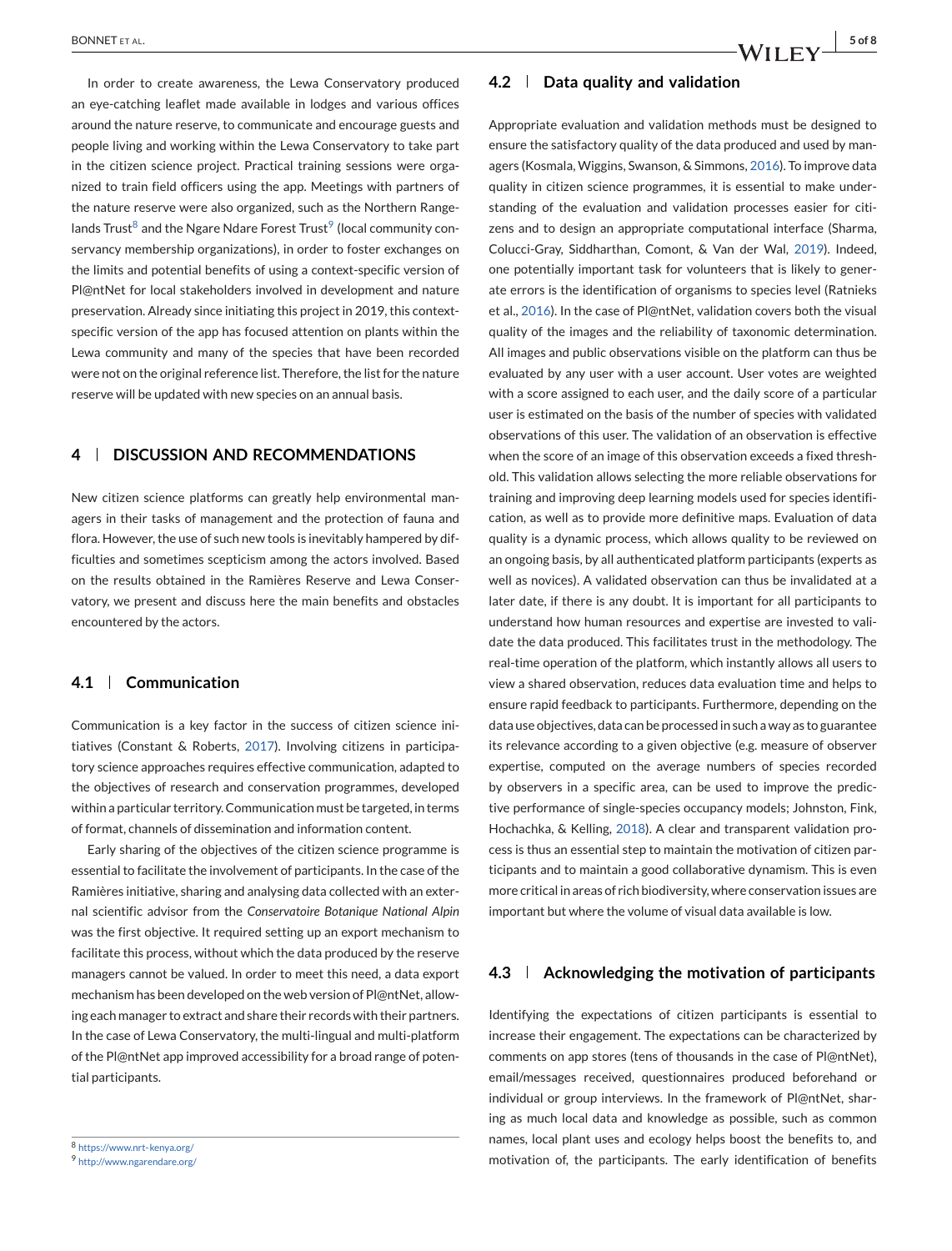for all participants (managers, citizens, researchers, decision-makers, etc.) avoids potential disappointment and decreasing participation. In this regard, it is important to provide appropriate communication tools to participants to support social learning, community building and sharing (Jennett et al., [2016\)](#page-6-0). For instance, a 'WhatsApp' plant group was considered for the Lewa Conservatory, in order to increase knowledge exchanges between the most involved participants, and to confirm species identifications. The implementation of continuous improvement methods, illustrated in Pl@ntNet by a regular update of the identification system based on validated observations, makes it possible to stimulate participation, and thus ensure increasing overall performance of the citizen science programme. The observation process, which is based on opportunistic data collection by citizen scientists, leads to heterogeneous, non-random sampling and spatial correlations in the data. In order to allow the use of this data for species distribution modelling, specific statistical methods must be implemented to resolve the biases related to the data collection process (Botella, Joly, Monestiez, Bonnet, & Munoz, [2020\)](#page-6-0).

# **4.4 Open data policy**

Quite surprisingly, the use of data from citizen scientists in research activities is sometimes very restricted (Groom, Weatherdon, & Gei-jzendorffer, [2017\)](#page-6-0). This is why within the Pl@ntNet free platform, a Creative commons license (more precisely, cc-by-sa $^{10}$ ) was chosen, facilitating the sharing and recognition of any contribution. Even if the cc-by-sa license is one of the most open, since it authorizes the sharing, modification and commercial use of this data, it imposes a strong constraint because derivative works can only be shared under a license identical to that of the original work. This may be a constraint for some scientific works requiring a change of license. However, partners can choose an alternative license in order to use data previously acquired by the partners under a different license. The use of this license is a strong motivating factor for the participation of many people. It is also a critical aspect for both managers (who make visual data available for improving the identification service) and the citizen participants (who produce observations in the framework of the programme). In addition, there should be a good balance between producing high-quality data, with precise localization for example, and ensuring that participants' personal data are well protected (Anhalt-Depies, Stenglein, Zuckerberg, Townsend, & Rissman, [2019\)](#page-6-0).

# **4.5 Technological constraints**

It is important to be able to efficiently handle the application workload on the server side via a scalable and secure IT infrastructure. As this type of infrastructure has a high cost, it seems essential to federate its use, typically through the provision of an API (application programming interface), which allows other platforms / apps to use it in their

own workflows. As an example, the Pl@ntNet identification service is accessible throughout such API $^{11}$  which has been tested by more than 780 users. Taking into account all the technological constraints of the context in which a citizen science programme is implemented is also crucial. Most existing programmes come from relatively industrialized countries, and the use of computational tools such as Pl@ntNet can be hampered in countries with less economic and technological advantages (Loos et al., [2015\)](#page-7-0). Citizen science is still very relevant and useful in African countries where funding for monitoring by public employees is limited (Steger, Butt, & Hooten, [2017\)](#page-7-0). In the framework of Pl@ntNet, it is important (i) to ensure good functioning of mobile applications on devices adapted to field activities and to work with less powerful devices; (ii) to identify participation methodologies that are free of some constraints (such as, e.g., the lack of 3G or Wifi coverage in areas managed by the managers). As part of Pl@ntNet, Lewa participants in isolated (unconnected) areas can produce correctly geo-located and dated observations in the field, and then share them when they return to their offices or guest houses. A preliminary assessment of the technological expectations and constraints thus made it possible to ensure a good appropriation of this platform in the contexts in which it was deployed.

# **5 CONCLUSION**

Nature reserves and conservatories are located in exceptionally biodiverse and often vulnerable areas. Visitors can greatly contribute to the monitoring and management objectives and become aware of the conservation issues. Citizen science platforms providing automatic identification can help increase such contributions and raise awareness, provided that the methods and objectives are well understood, and that some mechanisms facilitate evaluation and participation. Conservation practitioners can benefit from these platforms: (i) if they are committed to make data available and allow access and use by contributors and (ii) if they support computational development by ensuring that the diversity of participants' expectations is taken into account.

#### **ACKNOWLEDGEMENTS**

This work would not have been possible without the participation of the millions of Pl@ntNet contributors, who made this worldwide initiative possible. We thank all members of the Pl@ntNet community, scientists, resource managers and practitioners who contributed towards the development of this initiative. We thank all the reviewers for their comments on the first draft of this work, and Simon Dawes for his meticulous proofreading.We also thank #DigitAG for the Ph.D. grant of Benjamin Deneu. This project has received funding from the European Union's Horizon 2020 research and innovation programme under grant agreement No◦ 863463 (Cos4Cloud project). Finally, authors would like to thank Agropolis Fondation, which has supported the development of Pl@ntNet platform since 2009.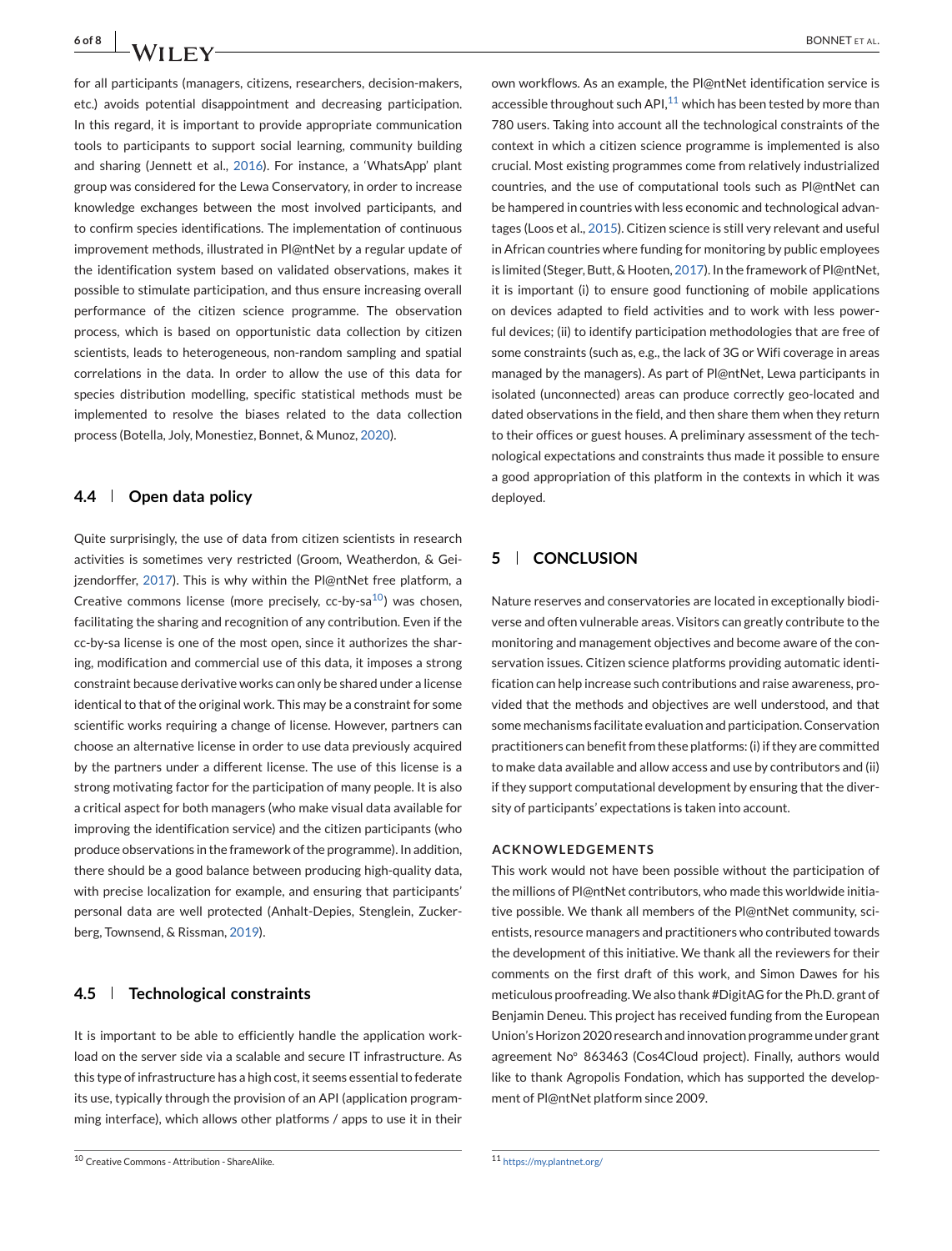#### <span id="page-6-0"></span>**AUTHORS' CONTRIBUTIONS**

FM, AJ, P.B, MS and BD conceived the initial ideas and led the writing of the manuscript. AA and J-CL contributed to the development and maintenance of the Pl@ntNet platform. J-MF, SB., DK, LM and CV have implemented the Ramières and Lewa cases studies. Authors contributed critically to the drafts and are involved in social, technical and scientific development of the Pl@ntNet initiative.

#### **DATA AVAILABILITY STATEMENT**

Data have not been archived because this article does not contain data.

#### **PEER REVIEW**

The peer review history for this article is available at [https://publons.](https://publons.com/publon/10.1002/2688-8319.12023) [com/publon/10.1002/2688-8319.12023.](https://publons.com/publon/10.1002/2688-8319.12023)

#### **ORCID**

*Pierre Bonnet* <https://orcid.org/0000-0002-2828-4389> *Benjamin Dene[u](https://orcid.org/0000-0003-0640-5706)* <https://orcid.org/0000-0003-0640-5706>

#### **REFERENCES**

- Affouard, A., Lombardo, J.-C., Goeau, H., Bonnet, P., & Joly, A. (2017). Pl@ntnet app in the era of deep learning. Paper presented at the 5th International Conference on Learning Representations, ICLR 2017, Toulon, France, April 24–26, 2017, Workshop Track Proceedings, publisher: OpenReview.net.
- Anhalt-Depies, C., Stenglein, J. L., Zuckerberg, B., Townsend, P. M., & Rissman, A. R. (2019). Trade-offs and tools for data quality, privacy, transparency, and trust in citizen science. *Biological Conservation*, *238*, 108195.
- Botella, C., Joly, A., Bonnet, P., Monestiez, P., & Munoz, F. (2018). Species distribution modeling based on the automated identification of citizen observations. *Applications in Plant Sciences*, *6*(2), e1029.
- Botella, C., Joly, A., Monestiez, P., Bonnet, P., & Munoz, F. (2020). Bias in presence-only niche models related to sampling effort and species niches: Lessons for background point selection. *Plos One*, *15*(5), e0232078.
- Ceccaroni, L., Bibby, J., Roger, E., Flemons, P., Michael, K., Fagan, L., & Oliver, J. L. (2019). Opportunities and risks for citizen science in the age of artificial intelligence. *Citizen Science: Theory and Practice*, *4*(1), 29.
- Chandler, M., See, L., Copas, K., Bonde, A. M., López, B. C., Danielsen, F., ... Turak, E. (2017). Contribution of citizen science towards international biodiversity monitoring. *Biological Conservation*, *213*, 280–294.
- Christin, S., Hervet, E., & Lecomte, N. (2019). Applications for deep learning in ecology. *Methods in Ecology and Evolution*, *10*(10), 1632–1644.
- Constant, N., & Roberts, L. (2017). Narratives as a mode of research evaluation in citizen science: Understanding broader science communication impacts. *Journal of Science Communication*, *16*(4), A03.
- Goëau, H., Bonnet, P., & Joly, A. (2015). LifeCLEF Plant Identification Task 2015. Paper presented at CLEF: Conference and Labs of the Evaluation Forum, volume CEUR Workshop Proceedings of Working Notes of CLEF 2015 - Conference and Labs of the Evaluation forum, Toulouse, France.
- Goëau, H., Bonnet, P., & Joly, A. (2016). Plant identification in an open-world (LifeCLEF 2016). In *CLEF: Conference and Labs of the Evaluation Forum*, volume CEUR Workshop Proceedings (pp. 428–439). Aachen, Germany: Krisztian Balog, Linda Cappellato, Nicola Ferro, Craig Macdonald.
- Goëau, H., Bonnet, P., & Joly, A. (2017). Plant identification based on noisy web data: The amazing performance of deep learning (LifeCLEF 2017). In *CLEF: Conference and Labs of the Evaluation Forum*, volume CEURWorkshop Proceedings (pp. 1–13). Aachen, Germany: Linda Cappellato, Nicola Ferro, Lorraine Goeuriot, Thomas Mandl.
- Goëau, H., Bonnet, P., & Joly, A. (2018). Overview of ExpertLifeCLEF 2018: How far automated identification systems are from the best experts? In *CLEF - Conference and Labs of the Evaluation Forum*, volume CEUR Workshop Proceedings (pp. 1–11). Aachen, Germany: Linda Cappellato, Nicola Ferro, Jian-Yun Nie, Laure Soulier.
- Goëau, H., Bonnet, P., & Joly, A. (2019). Overview of LifeCLEF Plant Identification Task 2019: Diving into data deficient tropical countries. I *CLEF 2019 - Conference and Labs of the Evaluation Forum*, volume 2380 of Working Notes of CLEF 2019 (pp. 1–13). Lugano, Switzerland: Linda Cappellato and Nicola Ferro and David E. Losada and Henning Müller, CEUR.
- Goëau, H., Bonnet, P., Joly, A., Affouard, A., Bakić, V., Barbe, J., ... Boujemaa, N., (2014a). Pl@ntNet Mobile 2014: Android port and new features. In *ICMR: International Conference on Multimedia Retrieval* (pp. 527–530). New York, USA: ACM – Association for Computing Machinery.
- Goëau, H., Bonnet, P., Joly, A., Affouard, A., Bakić, V., Barbe, J., Selmi, S., ... Perronet, A., (2013a). Pl@ntNet mobile app. In *Proceedings of the 21st ACM international conference on Multimedia (MM '13)* (pp. 423–424). New York, NY, USA: Association for Computing Machinery. [https://doi.org/10.](https://doi.org/10.1145/2502081.2502251) [1145/2502081.2502251.](https://doi.org/10.1145/2502081.2502251)
- Goëau, H., Bonnet, P., Joly, A., Bakić, V., Barthélémy, D., Boujemaa, N., & Molino, J.-F. (2013b). The ImageCLEF 2013 Plant identification task. Paper presented at CLEF: Conference and Labs of the Evaluation Forum, volume CEUR Workshop Proceedings, Valencia, Spain. Aachen, Germany: Pamela Forner, Roberto Navigli, Dan Tufis, Nicola Ferro.
- Goëau, H., Bonnet, P., Joly, A., Boujemaa, N., Barthélémy, D., Molino, J.-F., ... Picard, M., (2011). The ImageCLEF 2011 plant images classification task. Paper presented at CLEF: Conference and Labs of the Evaluation Forum, volume CEUR Workshop Proceedings, Amsterdam, the Netherlands. Aachen, Germany:: Vivien Petras, Pamela Forner, Paul Clough, Nicola Ferro.
- Goëau, H., Bonnet, P., Joly, A., Yahiaoui, I., Barthélémy, D., Boujemaa, N., & Molino, J.-F. (2012). The ImageCLEF 2012 Plant Identification Task. Paper presented atln CLEF: Conference and Labs of the Evaluation Forum, volume CEUR Workshop Proceedings, Rome, Italy. Aachen, Germany: Pamela Forner, Jussi Karlgren, Christa Womser-Hacker, Nicola Ferro.
- Goëau, H., Joly, A., Bonnet, P., Selmi, S., Molino, J.-F., Barthélémy, D., & Boujemaa, N. (2014b). LifeCLEF Plant Identification Task 2014. In Cappellato, L., Ferro, N., Halvey, M., &Kraaij, W., (Eds.), In *CLEF: Conference and Labs of the Evaluation Forum*, volume CEUR Workshop Proceedings of Working Notes for CLEF 2014 Conference (pp. 598–615). Sheffield, UK: University of Scheffield.
- Groom, Q., Weatherdon, L., & Geijzendorffer, I. R. (2017). Is citizen science an open science in the case of biodiversity observations? *Journal of Applied Ecology*, *54*(2), 612–617.
- Jennett, C., Kloetzer, L., Schneider, D., Iacovides, I., Cox, A., Gold, M., Fuchs, B...., Talsi, Y. (2016). Motivations, learning and creativity in online citizen science. *Journal of Science Communication*, *15*(3), A05.
- Johnson, B. A., Mader, A. D., Dasgupta, R., & Kumar, P. (2020). Citizen science and invasive alien species: An analysis of citizen science initiatives using information and communications technology (ICT) to collect invasive alien species observations. *Global Ecology and Conservation*, *21*, e00812.
- Johnston, A., Fink, D., Hochachka, W. M., & Kelling, S. (2018). Estimates of observer expertise improve species distributions from citizen science data. *Methods in Ecology and Evolution*, *9*(1), 88–97.
- Joly, A., Goëau, H., Botella, C., Kahl, S., Servajean, M., Glotin, H., Bonnet, P., Planqué, R., Robert-Stöter, F., Vellinga, W.-P. et al. (2019). Overview of LifeCLEF 2019: Identification of Amazonian plants, south & north American birds, and niche prediction. In *International Conference of the Cross-Language Evaluation Forum for European Languages* (pp. 387–401). Berlin, Germany: Springer.
- Kosmala, M., Wiggins, A., Swanson, A., & Simmons, B. (2016). Assessing data quality in citizen science. *Frontiers in Ecology and the Environment*, *14*(10), 551–560.